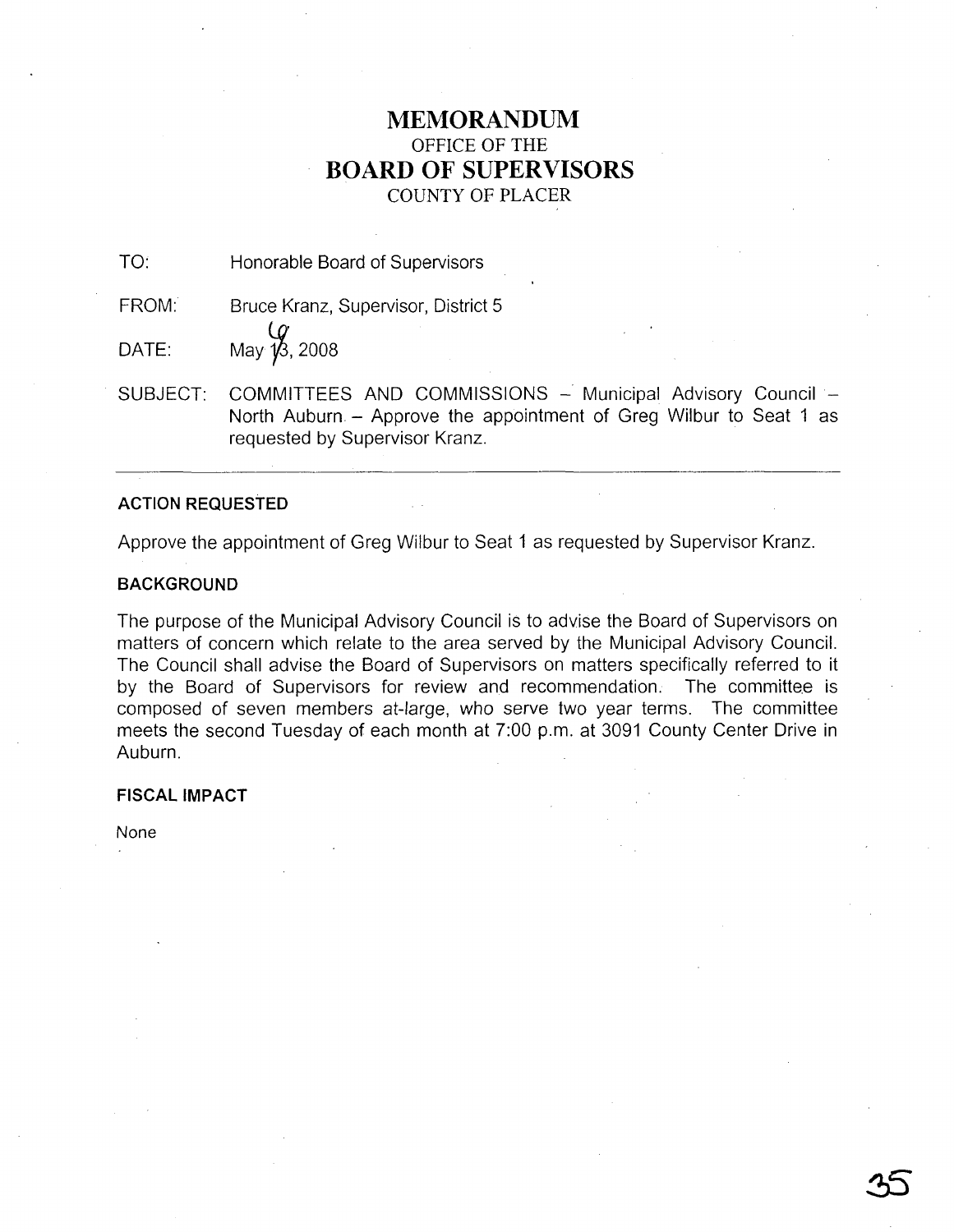**PLACER COUNTY BOARD OF SUPERVISORS APPLICATION FOR MEMBERSHIP ON ADVISORY BOARD OR COMMISSION** THE FOLLOWING IS PUBLIC INFORMATION APPLICATION FOR MEMBERSHIP ON: HOLTH (NAME OF BOARD, COMMISSION, OR COMMITTÉ IF THIS BOARD/COMMISSION/COMMITTEE CALLS FOR A SPECIFIC TYPE MEMBER, PLEASE INDICATE THE POSITION FOR WHICH YOU ARE APPLYING: NAME: Samos Kranz SUPERVISORIAL DISTRICT IN WHICH YOU RESIDE:  $\mathbb{R}$ **NOCE** TIMES NOON DAYS:  $W-F$ TIMES YOU ARE AVAILABLE FOR MEETINGS: EMPLOYMENT EXPERIENCE/PROFESSION (A RESUME MAY BE ATTACHED): lon for US NYAYY, Phil Reome-Hearry Const ORGANIZATION/COMMUNITY EXPERIENCE: R <u>Buildin</u> Sce School und. EDUCATIONAL EXPERIENCE: APPLICATIONS WILL BE RETAINED FOR TWO YEARS APPLICATION MUST BE FILED WITH THE CLERK OF THE BOARD OF SUPERVISORS 175 FULWEILER AVENUE, ROOM 101, AUBURN, CALIFORNIA 95603 DATE:  $19$  June  $27$ **SIGNATURE** THE FOLLOWING IS CONSIDERED CONFIDENTIAL INFORMATION FOR PLACER COUNTY STAFF USE **CONLINE ONLY THE REAL PROPERTY ONLY AND REAL PROPERTY.**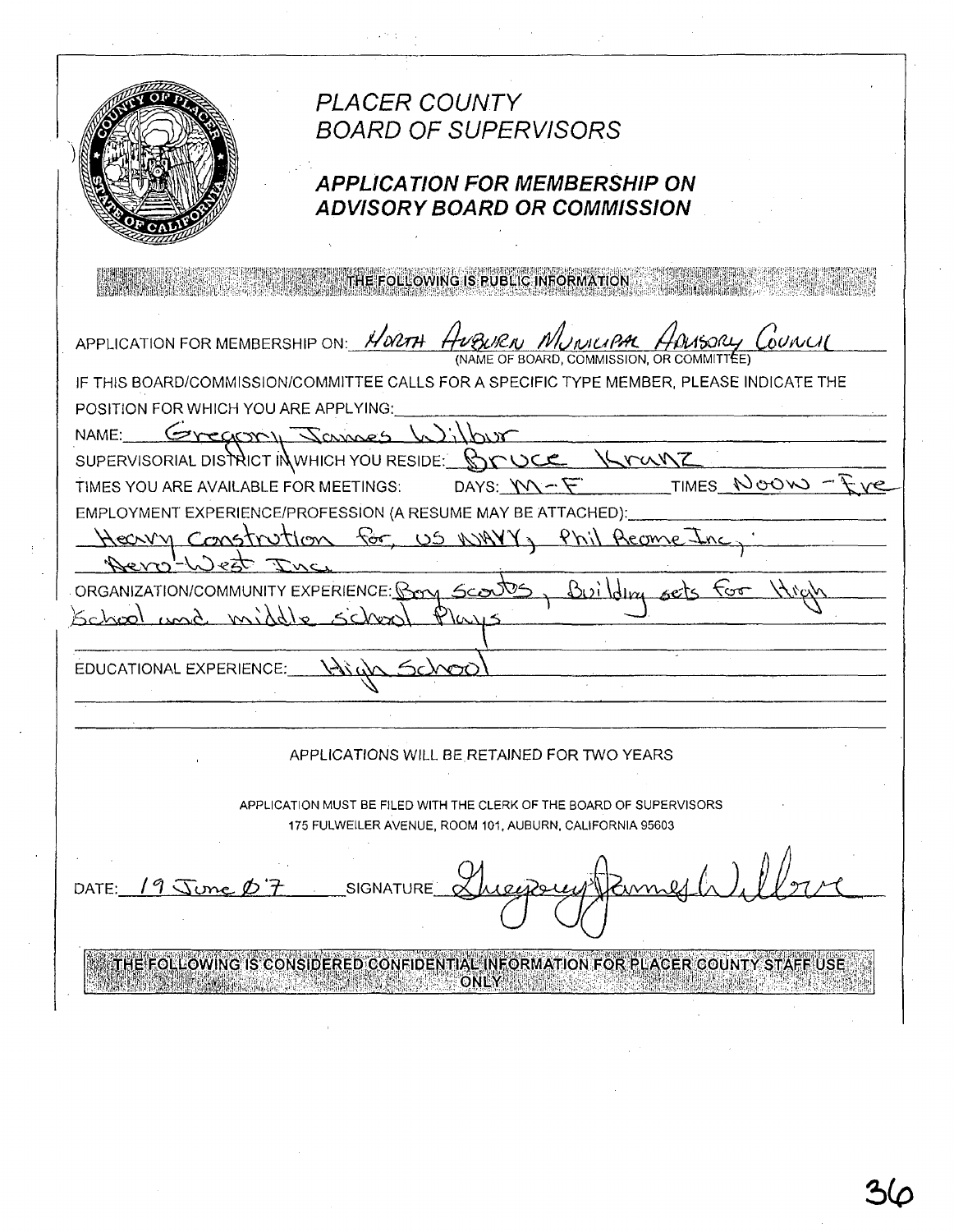**PURPOSE:** The Municipal Advisory Council may advise the Board of Supervisors on matters of concern which relate to the area served by the Municipal Advisory Council. The Council shall advise the Board of Supervisors on matters specifically referred to it by the Board of Supervisors for review and recommendation. The Council shall adopt rules, regulations and procedures as are reasonable and appropriate for its activity, as are specifically approved by the Board of Supervisors. The Council shall also comply with any rules, regulations, and procedures contained in the MAC Manual proscribed and approved by the Board of Supervisors. In absence of procedures to the contrary, the council shall be governed by Robert's Rules of Order. The Council shall keep all record of its actions in a form prescribed by the Placer County Auditor. (Res. 2005- 24)

### **CONFLICT OF INTEREST:** No

**COMPOSITION:** Seven (7) members at-large, appointed by the Board of Supervisors. Members shall, at the time of appointment and at all times during term of office, be residents within the MAC boundaries, or property owners or real property within the area, or business owners or managers operating a business within such area. Failure to maintain such status shall result in a vacancy in office. Current members shall serve staggered two calendar year terms until February 1,2009, at which time all MAC member appointments shall be vacated. Four successor members shall be nominated by the Board member representing supervisorial district three as of January 1, 2009 and be appointed by a majority of the Board of Supervisors. Members shall serve two-year terms, the first-two year term commencing on or about February 1, 2009 and concluding on January 31, 2011, then running in two year cycles thereafter, but always ending on January 31st of the appropriate year. Three successor members shall be nominated by the Board member representing supervisorial district five as of January 1, 2009 and be appointed by a majority of the Board of Supervisors. Members shall serve two-year terms, the first two year 'term commencing on or about February 1, 2009 and concluding on January 31, 2011, then running in two year cycles thereafter, but always ending on January 31 st of the appropriate year. In the event of a supervisorial vacancy during a term of office in district three caused by resignation of a supervisor or any other reason, upon the appointment or election of any new supervisor to fill the unexpired supervisorial term all MAC member appointments shall be vacated within thirty (30) days of the new supervisor assuming office. The new supervisor may nominate members to be considered for appointment for the unexpired term of membership. In the event of a supervisorial vacancy during a term of office in district five caused by resignation of a supervisor or any other reason, upon the appointment or election of any new supervisor to fill the unexpired supervisorial term all MAC member appointments shall be vacated within thirty (30) days of the new supervisor assuming office. The new supervisor may nominate members to be considered for appointment for the unexpired term of membership. At any time, members may be removed by a majority vote of the Board of Supervisors. (Res. 2005- 24)

**MEETINGS:** Second Tuesday of each month at 7:00 p.m. in Planning Commission Chambers, Community development Resource Agency (CORA) Building, 3091 County Center Drive

**COMPENSATION:**

All members of the Council shall serve without compensation.

#### **COUNTY CONTACT** Ruth Alves, Admin Aide

(530) 889-4010 175 Fulweiler Ave Auburn, CA 95603**CONTACT PERSON** Judith Marston, Secretary (916) 202-0280 P. O. Box 6983 Auburn, CA 95604-

Last Update: 12/26/200710:57:14 AM

Municipal Advisory Council - North Auburn Public Roster